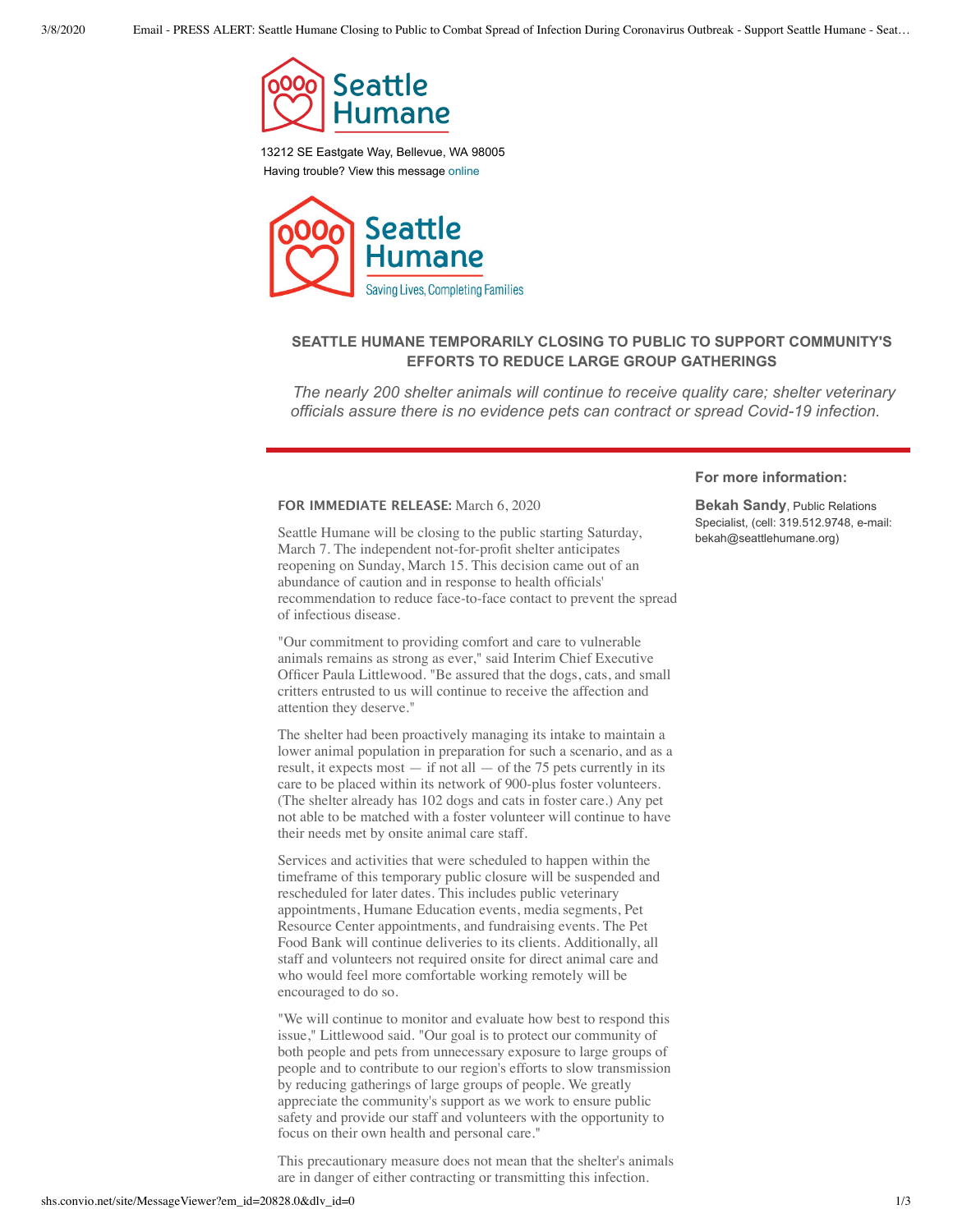3/8/2020 Email - PRESS ALERT: Seattle Humane Closing to Public to Combat Spread of Infection During Coronavirus Outbreak - Support Seattle Humane - Seat…

Veterinary officials worldwide are in agreement that there is no evidence that dogs or cats can become ill from this strain or serve as a carrier of the infection.

"By being prepared and by continuing best practices for hand washing and prevention of spreading germs, pet owners can remain confident that scientific study after scientific study shows that, overall, pets are good for their owners' health," said Dr. Jessica Reed, veterinarian and Seattle Humane medical director. "For now, the best way you can protect your pets is by protecting yourself. As long as you're healthy, continue to snuggle your pets as usual."

While a dog in Hong Kong tested "weak positive" for the virus that causes Covid-19, officials say this solitary case is not cause for concern as the dog (whose owner is being treated for the infection) has not displayed any signs of illness. Additionally, the test result's implications remain unclear, said the American Veterinary Medical Association, as "it's unknown if the presence of the virus is due to infection, environmental contamination, cross-reactivity, or even potential issues with the test itself." The dog is quarantined, being monitored by health experts, and will be re-tested regularly.

"That case is singular and is not a reason to panic on your pet's behalf," Dr. Reed said. "Again, at this time, there is no evidence that pets are at risk of becoming sick from or spreading the infection."

While domesticated animals are not impacted by the coronavirus outbreak, this is a good opportunity to review your pets' role in your disaster preparedness plan. Both Seattle Humane veterinary staff and the Centers for Disease Control and Prevention recommend that pet owners keep on hand the following: a two-week supply of food and water for each pet in your care, a two-week supply of each pet's medications, and a file that contains each pet's care plan, vaccination and ownership records, microchip information, and a preferred contact in case of emergency.

As this is a fluid situation, the shelter asks that the public monitor its website, www.seattlehumane.org, and their social media channels for regular updates, as the closure timeline is subject to change based on guidance received from local and national public health officials.

## **ABOUT** Seattle [Humane](http://shs.convio.net/site/R?i=n8oNOtjxFD5VZ3kZTUEMJQ)

Founded in 1897, Seattle Humane proudly promotes the human-animal bond by saving and serving pets in need. We provide adoption services 7 days a week, plus pet workshops and training, a pet food bank, a low-fee spay/neuter surgery program, humane teen club, a visiting pets program and more. Seattle Humane is located in Bellevue, at 13212 SE Eastgate Way. For directions and more information, visit [www.seattlehumane.org](http://shs.convio.net/site/R?i=IupykzZlkHzkreR8WCXu_A) or call (425) 641-0080.







[Visit](http://shs.convio.net/site/R?i=1_vJSPeyzgrwpeaMuS_qmg) our web site | [Unsubscribe](http://shs.convio.net/site/CO?i=&cid=0) | [Forward](http://shs.convio.net/site/R?i=cwuLgtLkuRrRP9GmObAwFg) to a Friend

13212 SE Eastgate Way, Bellevue, WA 98005 tel: 425.641.0080 | fax: 425.747.2985 Humane Society 2020 . All rights reserved.